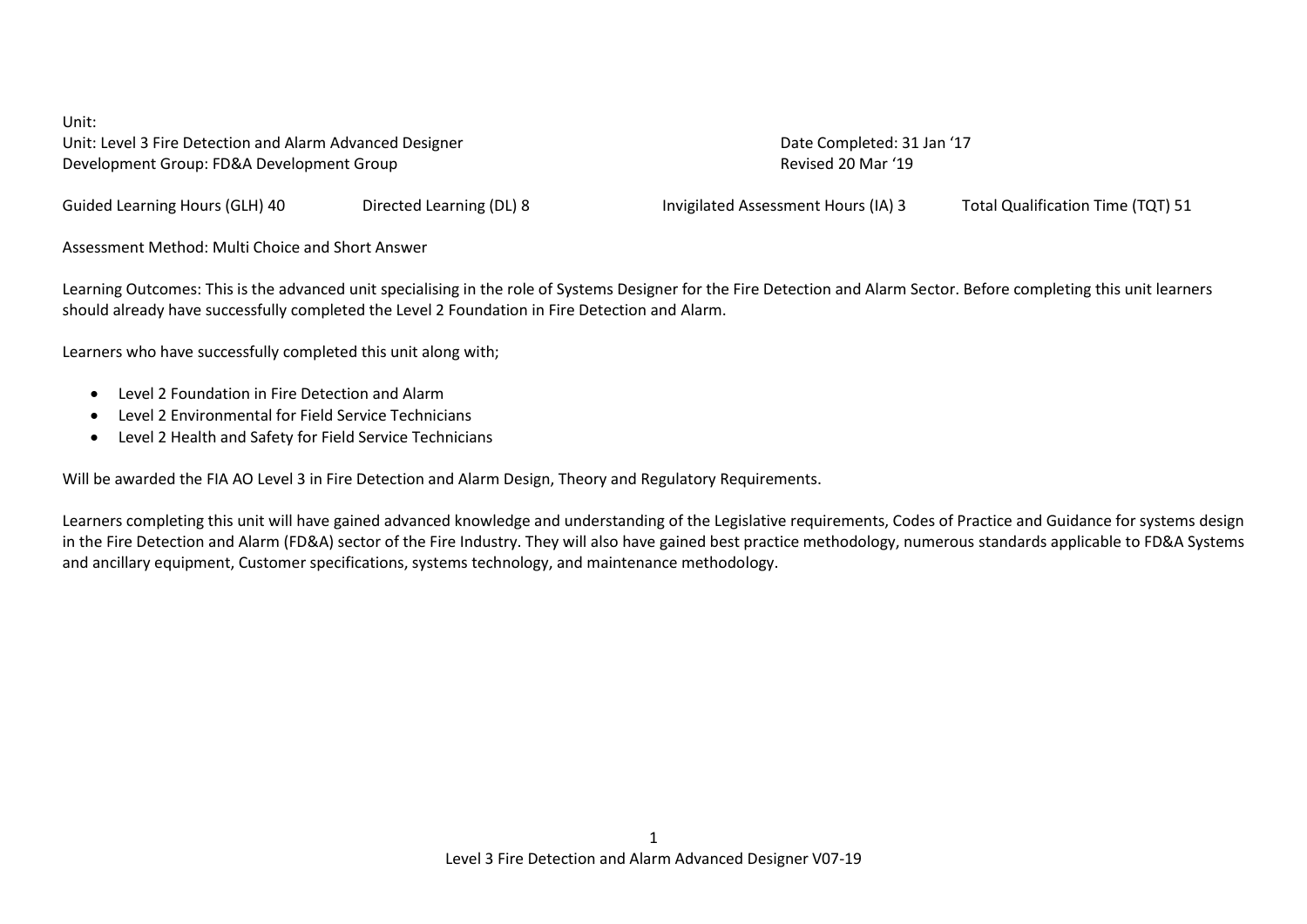| Subject        | Knowledge Criteria                                                                                                                                                                | Performance Criteria                                                                                                                                                                                                                               |
|----------------|-----------------------------------------------------------------------------------------------------------------------------------------------------------------------------------|----------------------------------------------------------------------------------------------------------------------------------------------------------------------------------------------------------------------------------------------------|
| A. Legislation | Learners will have knowledge and understanding of:                                                                                                                                | Learners will be able to:                                                                                                                                                                                                                          |
|                | Current legislation relevant to the areas in which they work<br>(Including cross border legislation where appropriate)<br><b>Construction Design Management (CDM) Regulations</b> | 1. Name, understand and provide an outline description of<br>applicable legislation according to the UK nation in which<br>the design is to be implemented                                                                                         |
|                | <b>Building Regulations</b><br>a. National requirements<br>Local authority requirements<br>b.<br>Equality and disability discrimination legislation<br>4.                         | Regarding the principles and objectives of the CDM<br>2.<br>regulations<br>a. Identify and apply design considerations according<br>to the requirements of CDM<br>b. Provide a summary explanation of the<br>considerations to the system design   |
|                | <b>European Directives</b><br><b>Construction Products Regulations (CPR)</b><br>6.                                                                                                | Name, understand and provide the scope and an outline<br>description of Building Regulations as applicable to FD&A<br>systems<br>a. Identify and apply the relevant parts of the building<br>regulations and the appropriate guidance<br>documents |
|                |                                                                                                                                                                                   | b. Explain how local authority requirements can affect<br>the application of Building Regulations                                                                                                                                                  |
|                |                                                                                                                                                                                   | 4. Identify and apply the requirements of equality and<br>disability discrimination legislation applicable to the UK<br>nation in which the design is to be                                                                                        |
|                |                                                                                                                                                                                   | Identify applicable European Directives and their impact on<br>5.<br>system design                                                                                                                                                                 |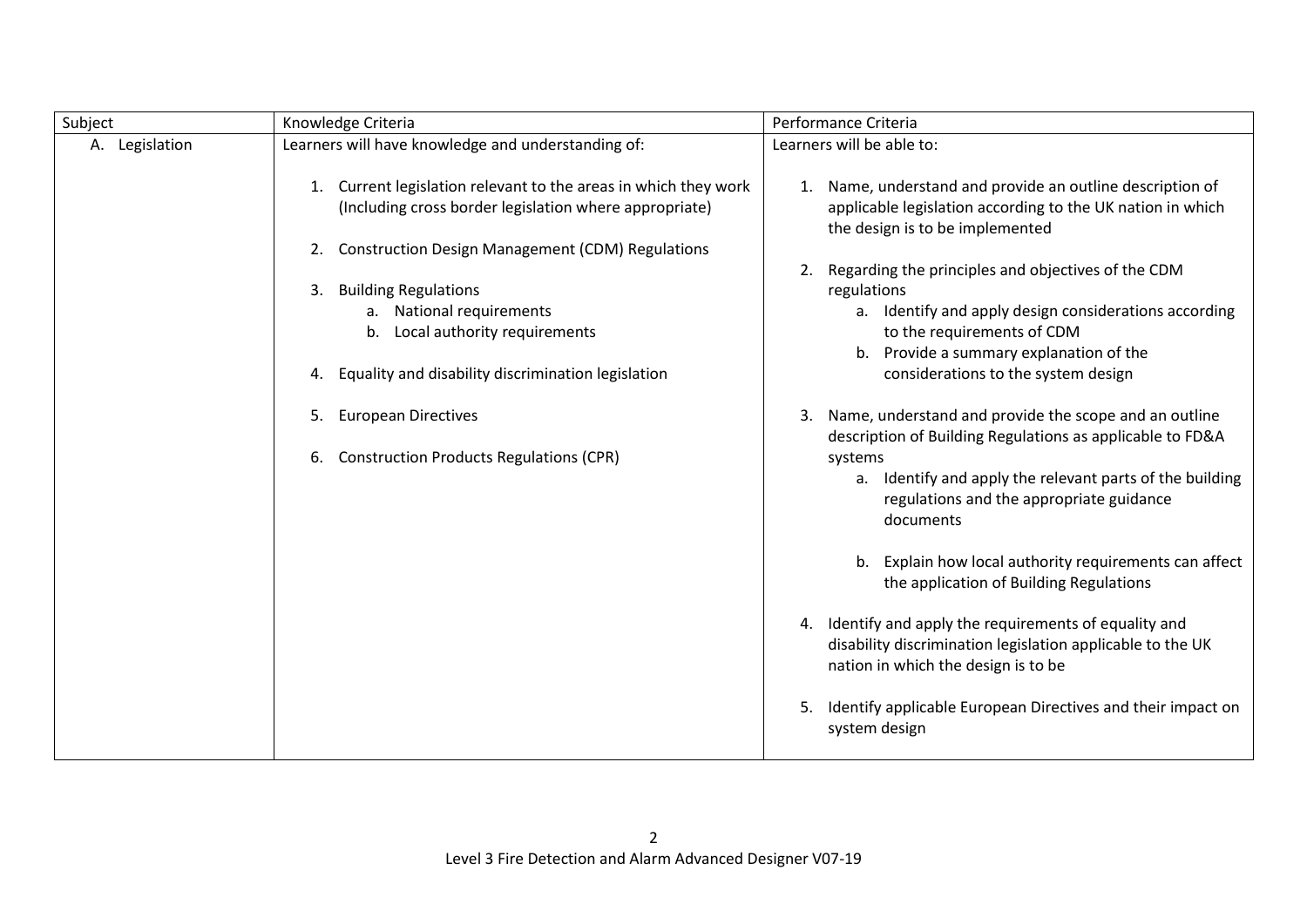|                                                                                                                                                                                                                                                                                                                                                                                    | 6. Identify and apply the requirements of the Construction<br>Products Regulations (CPR) and the impact this may have<br>on system design |
|------------------------------------------------------------------------------------------------------------------------------------------------------------------------------------------------------------------------------------------------------------------------------------------------------------------------------------------------------------------------------------|-------------------------------------------------------------------------------------------------------------------------------------------|
| <b>Explanatory Notes</b>                                                                                                                                                                                                                                                                                                                                                           |                                                                                                                                           |
| Designers should have an understanding of legislation that has an impact on fire alarm systems to ensure that designs can be made to<br>comply with, or at least take into account legislative requirements. Designers will need to be able to demonstrate their knowledge and<br>understanding of legislation relevant to the UK Country in which the design is to be implemented |                                                                                                                                           |
| In addition to knowledge and understanding of legislation and regulations applicable to their work, learners will also be required to<br>demonstrate awareness of other related legislation and regulations and how to source further information where required.                                                                                                                  |                                                                                                                                           |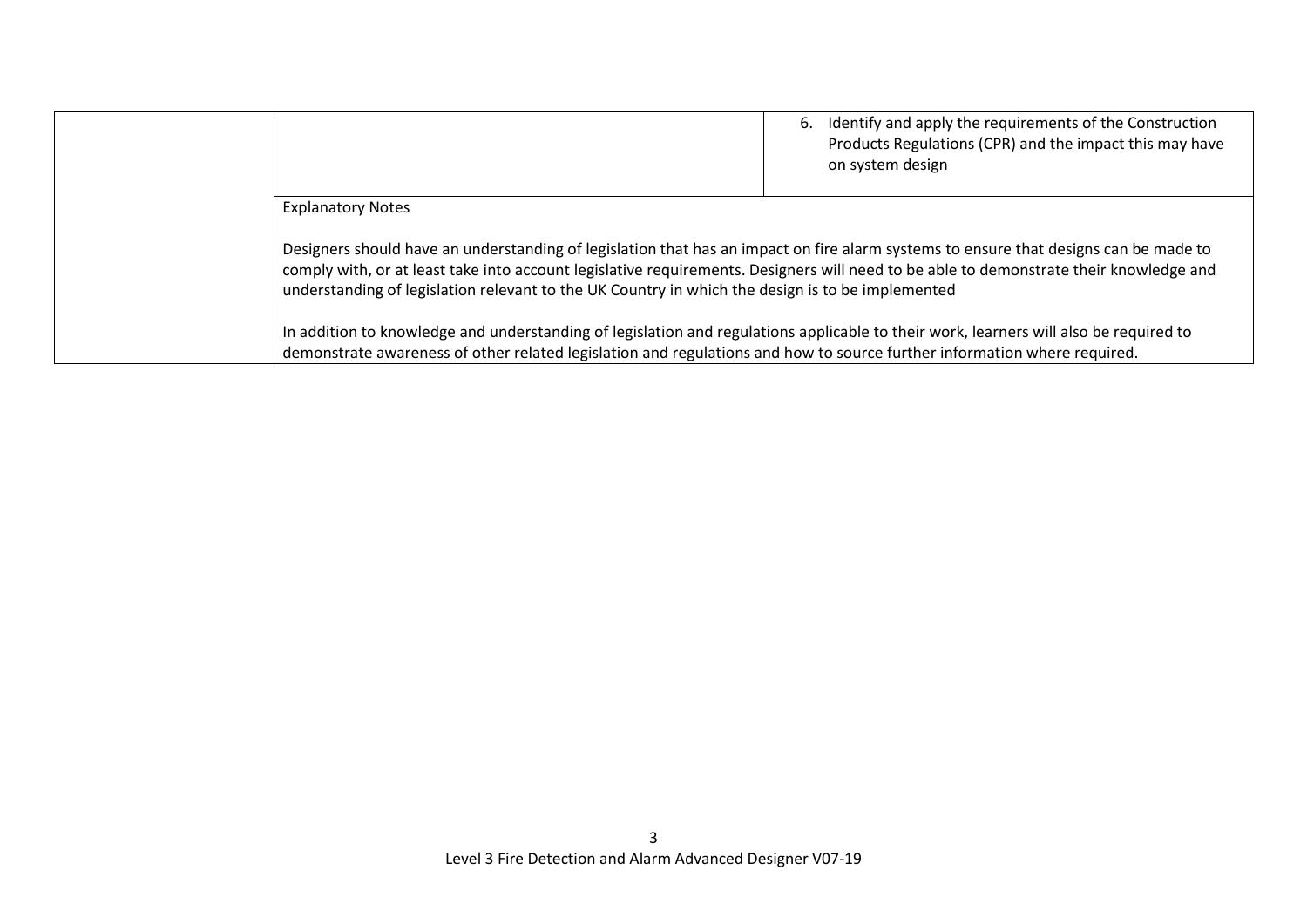| B. BS 5839/IS 3218 | Knowledge Criteria                                                                                           | Performance Criteria                                                                                                      |
|--------------------|--------------------------------------------------------------------------------------------------------------|---------------------------------------------------------------------------------------------------------------------------|
|                    | Learners will have knowledge and understanding of:                                                           | Learners will be able to:                                                                                                 |
|                    | 1. Applicable Codes of Practice to the FD&A sector and their<br>application                                  | 1. Identify, understand and apply the relevant codes of<br>practice                                                       |
|                    | <b>System Categories</b><br>2.                                                                               | Understand and apply system categories<br>2.<br>a. Identify and apply the applicable protection of life                   |
|                    | Zones<br>3.                                                                                                  | category<br>b. Identify and apply the applicable protection of                                                            |
|                    | System integrity<br>4.                                                                                       | property category                                                                                                         |
|                    | <b>Manual Call Points</b><br>5.                                                                              | Identify and apply detection and/or alarm zones and how<br>3.<br>they can have an impact on the choice of system type and |
|                    | Detection selection, siting and spacing<br>6.                                                                | the effect they will have on system design                                                                                |
|                    | a. Flat ceilings<br>Pitched roofs<br>b.<br>Beams, obstructions and complex ceiling structures<br>Ventilation | 4. Provide an explanation of the term 'System Integrity'<br>a. Types of fault<br>Effects on the system                    |
|                    | Voids<br>e.<br>Vertical Intrusions (Lift shafts, Stairways Risers)                                           | Reporting<br>c.                                                                                                           |
|                    | Avoiding false alarms/unwanted fire signals<br>Detector technology<br>h.<br>Mounting heights                 | Identify and provide an explanation of requirements for the<br>5.<br>siting of manual call points                         |
|                    | Alarm Selection and siting<br>7.                                                                             | Identify, apply and describe the design requirements for:<br>6.<br>Flat ceilings<br>а.<br>Pitched roofs                   |
|                    | a. Audible alarms<br>b. Visual alarms                                                                        | Beams, obstructions and complex ceiling structures<br>Ventilation<br>d.                                                   |
|                    | c. Tactile alarms                                                                                            | Voids<br><b>Vertical Intrusions</b>                                                                                       |
|                    | Remote signalling<br>8.                                                                                      | False Alarm and unwanted fire signal<br>Detector technology<br>h.                                                         |

 $\mathbf{I}$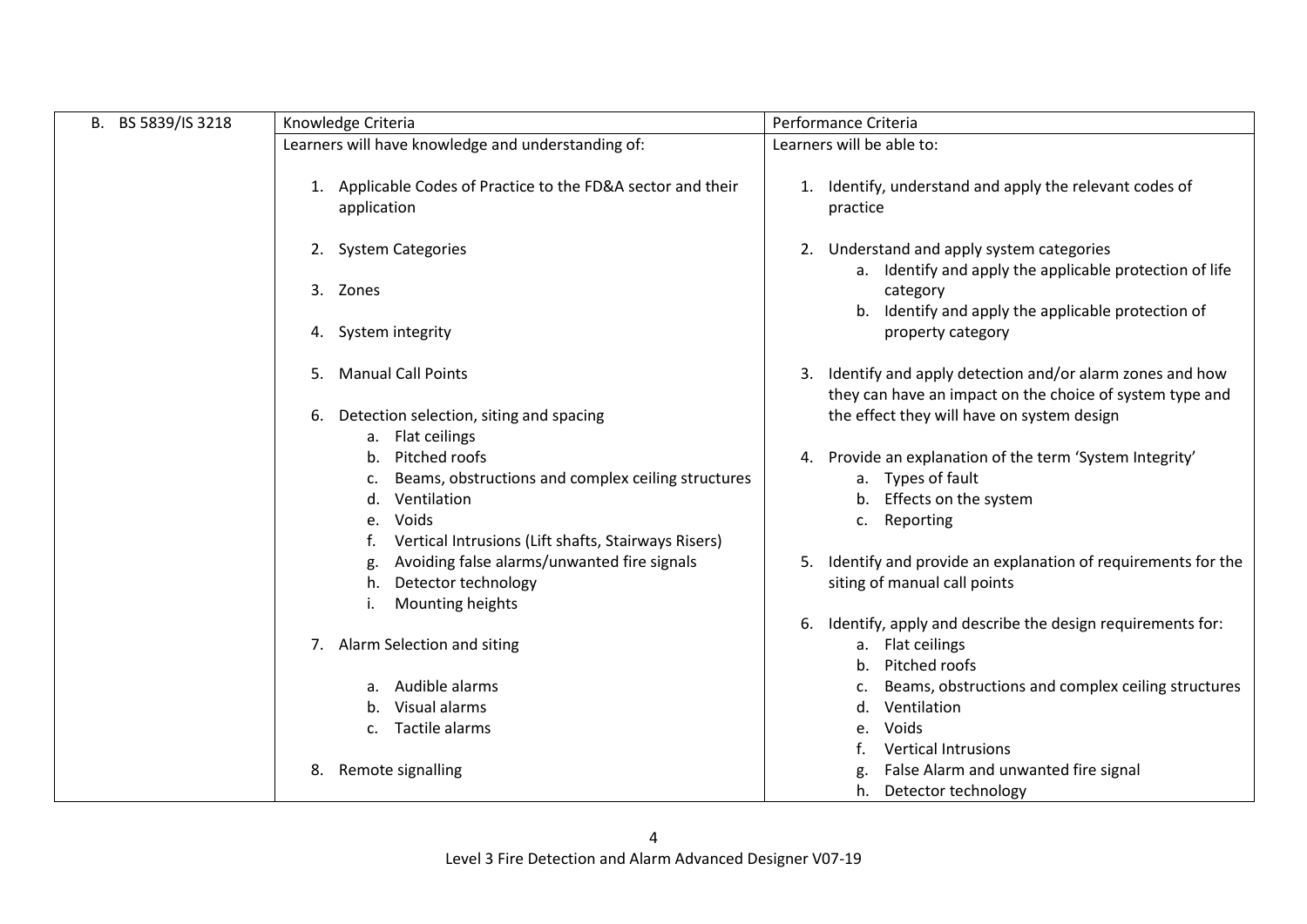| 9.<br>Documentation                                             | Mounting heights<br>i.                                                                                                                                                                                                                                                                                                                                                                                                            |
|-----------------------------------------------------------------|-----------------------------------------------------------------------------------------------------------------------------------------------------------------------------------------------------------------------------------------------------------------------------------------------------------------------------------------------------------------------------------------------------------------------------------|
|                                                                 | Identify, apply and describe the design requirements for:<br>a. Audible alarm<br>b. Visual alarms<br>Tactile alarm<br>c.                                                                                                                                                                                                                                                                                                          |
|                                                                 | Identify and apply recommendations for remote signalling<br>8.<br>a. The need for automatic communications with the<br><b>Fire and Rescue Services</b><br>b. The features required of both the CIE and<br>communication device                                                                                                                                                                                                    |
|                                                                 | Identify and provide an explanation of the documentation<br>produced by the designer                                                                                                                                                                                                                                                                                                                                              |
| <b>Explanatory Notes</b>                                        |                                                                                                                                                                                                                                                                                                                                                                                                                                   |
| and how to source further information and advice when required. | It is expected that the fire alarm designer would be familiar with the recommendations of the appropriate Codes of Practice, such that<br>they should have a thorough working knowledge of the standard and of its application to system design. However, this is with recognition<br>of the need to look up the standard in order to check and verify details. The designer should be aware of the limits to their own knowledge |
|                                                                 | This unit recognises that many of the principles remain the same even if alternative standards are used and/or if the detail changes.                                                                                                                                                                                                                                                                                             |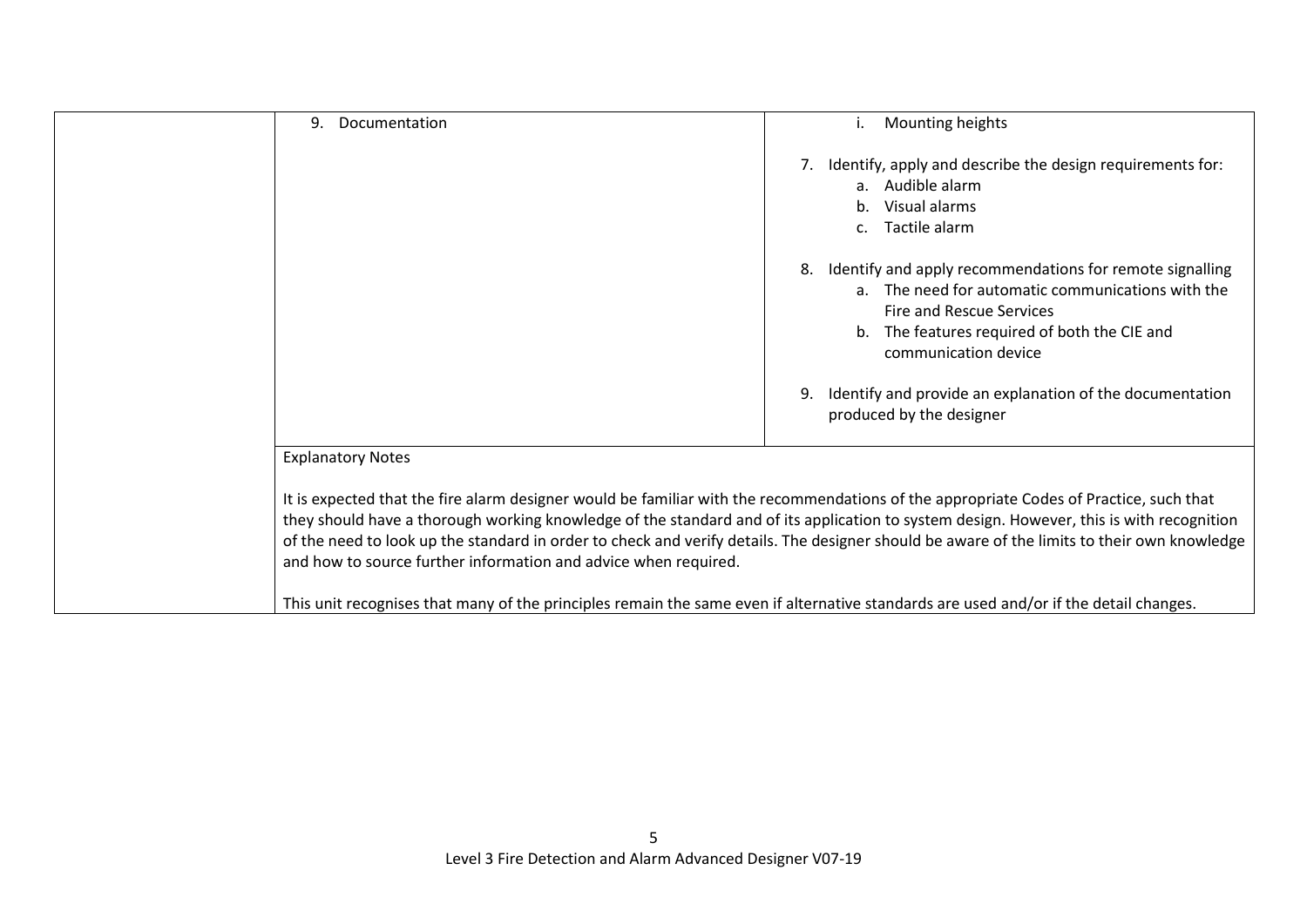| C. BS EN 54 | Knowledge Criteria                                                                                                                                                                | Performance Criteria                                                                                                                                                                                                                                                                                                                                                                                      |
|-------------|-----------------------------------------------------------------------------------------------------------------------------------------------------------------------------------|-----------------------------------------------------------------------------------------------------------------------------------------------------------------------------------------------------------------------------------------------------------------------------------------------------------------------------------------------------------------------------------------------------------|
|             | Learners will have knowledge and understanding of:                                                                                                                                | Learners will be able to:                                                                                                                                                                                                                                                                                                                                                                                 |
|             | 1. EN54-1<br>a. Intent, scope and terminology<br>b. Functional parts<br>2. EN54-13<br>a. Intent and scope<br>b. Type 1 & type 2 components                                        | 1. With reference to EN 54-1 provide a brief overview of<br>intent and scope of EN 54<br>a. Explain the importance of compliance with EN 54<br>with respect to European fire alarm systems<br>b. Identify the appropriate part for FD&A system<br>devices<br>2. Provide an explanation of EN54-13 and the benefits of this<br>standard on a system design<br>a. Identify type 1 components and provide an |
|             |                                                                                                                                                                                   | explanation of their application<br>b. Identify type 2 components and provide an<br>explanation of their application                                                                                                                                                                                                                                                                                      |
|             | <b>Explanatory Notes</b>                                                                                                                                                          |                                                                                                                                                                                                                                                                                                                                                                                                           |
|             | EN 54 is the standard for fire alarm equipment in Europe. Compliance for much of it is mandatory, where parts have been harmonised<br>has appropriate knowledge of this standard. | under the Construction Products Regulations (CPR), in such cases, to use non-compliant products is illegal. It is essential that the designer                                                                                                                                                                                                                                                             |
|             | that are compliant.                                                                                                                                                               | The Designer should also understand what products are covered by this standard and ensure they know how to recognise those products                                                                                                                                                                                                                                                                       |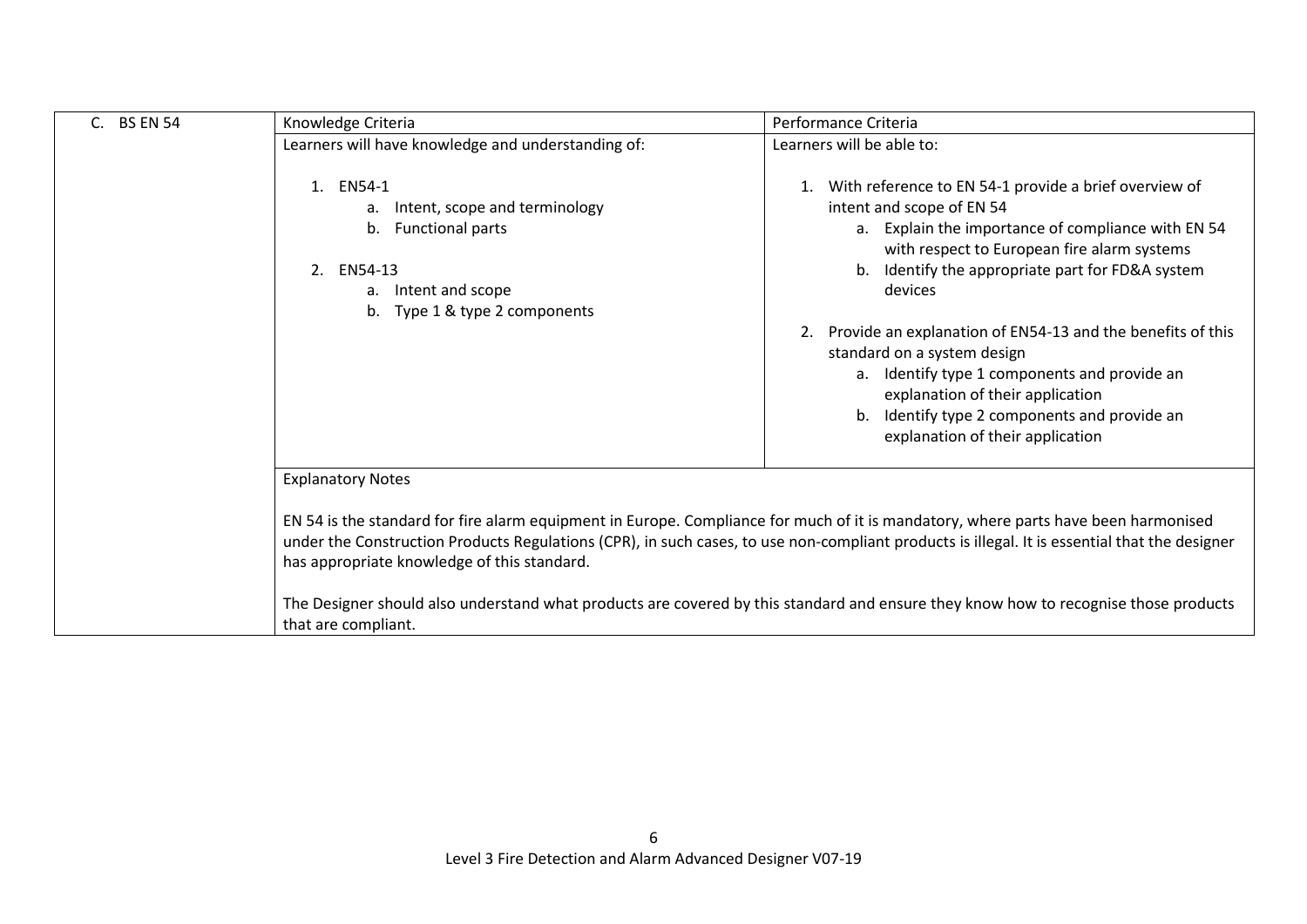| D. BS 7273 | Knowledge Criteria                                                                                                                                                                                                                                                                   | Performance Criteria                                                                                                                                                                                                                              |
|------------|--------------------------------------------------------------------------------------------------------------------------------------------------------------------------------------------------------------------------------------------------------------------------------------|---------------------------------------------------------------------------------------------------------------------------------------------------------------------------------------------------------------------------------------------------|
|            | Learners will have knowledge and understanding of:                                                                                                                                                                                                                                   | Learners will be able to:                                                                                                                                                                                                                         |
|            | The parts of BS 7273 and their scope                                                                                                                                                                                                                                                 | Identify applicable parts of BS 7273 and provide an<br>1.<br>explanation of scope                                                                                                                                                                 |
|            | 2. Parts 1,3 & 5                                                                                                                                                                                                                                                                     |                                                                                                                                                                                                                                                   |
|            | a. Coincidence detection<br>b. Type of detector                                                                                                                                                                                                                                      | 2. Apply the requirements of Parts 1, 3 and/or 5 as applicable                                                                                                                                                                                    |
|            | c. Spacing and Siting<br>d. CIE, controls and indications<br>e. $1^{st}$ and $2^{nd}$ stage                                                                                                                                                                                          | Apply the requirements of part 4 to system design for:<br>3.<br>a. Categories of actuation<br>b. Methods of actuation<br>c. FD&A design considerations                                                                                            |
|            | $\mathbf{3}$ .<br>Part 4<br>Categories of actuation<br>а.<br>Methods of actuation<br>b.<br>FD&A design considerations<br>$\mathsf{C}$ .<br>4. Part 6<br>Ancillary Systems and Equipment (ASE)<br>а.<br>Methods of actuation<br>$b_{-}$<br><b>Status monitoring</b><br>$\mathsf{C}$ . | 4. Understand and apply the requirements of part 6<br>a. Recognise and identify Ancillary Systems and<br>Equipment (ASE)<br>b. Identify and apply methods of actuation as<br>applicable to ASE<br>c. Identify and apply status monitoring methods |
|            | <b>Explanatory Notes</b><br>Equipment and on the system design of the fire detection and alarm system.                                                                                                                                                                               | BS 7273 covers the control of fire protection equipment and has an impact on the design and operation of the Control and Indicating                                                                                                               |
|            |                                                                                                                                                                                                                                                                                      | The designer must be aware of this impact and what appropriate steps can be taken to ensure that the resultant system is compliant.                                                                                                               |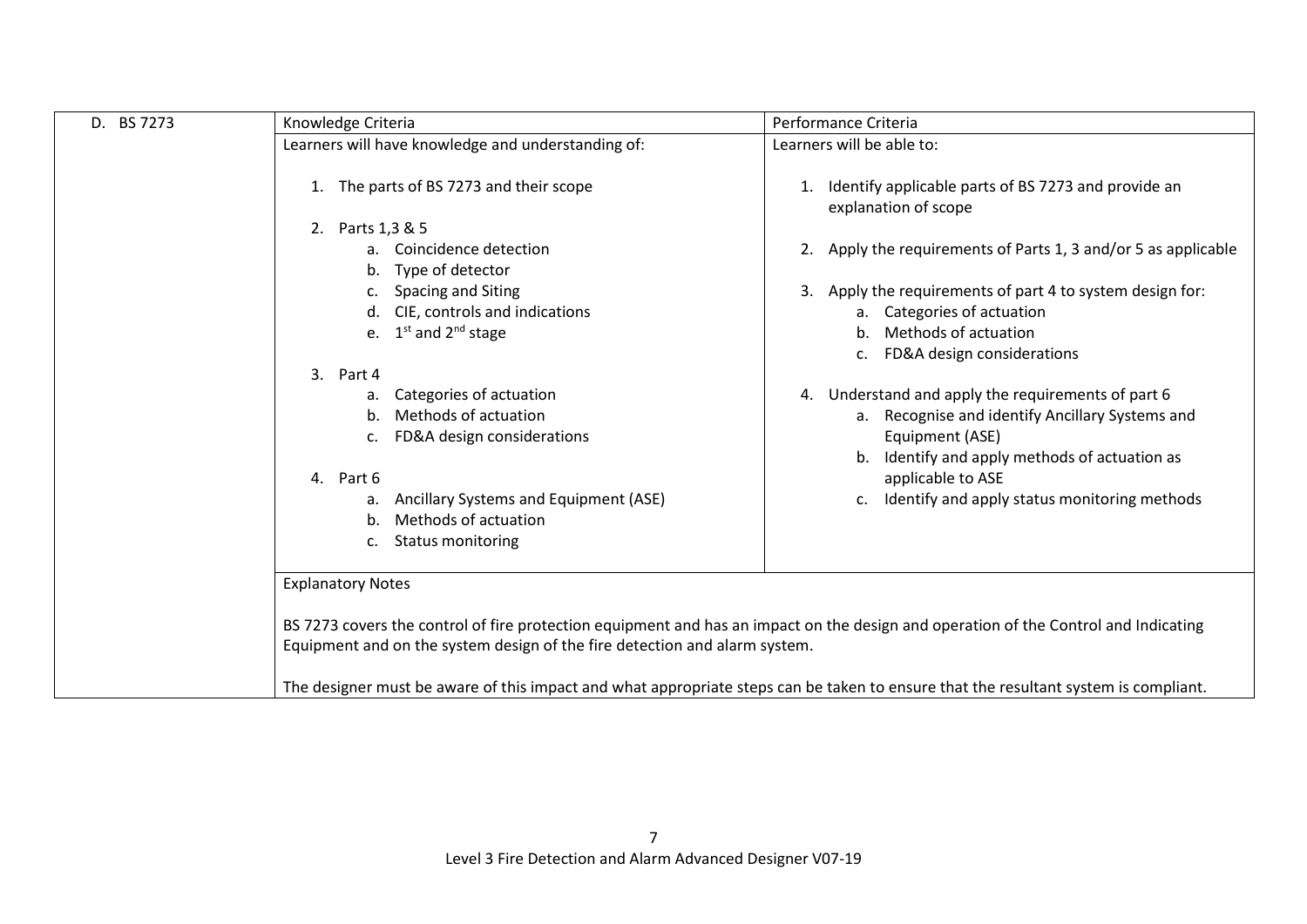| BS 6266<br>E. | Knowledge Criteria                                  | Performance Criteria                                                                                                                                                                                                                                                                                                                                                                                                   |
|---------------|-----------------------------------------------------|------------------------------------------------------------------------------------------------------------------------------------------------------------------------------------------------------------------------------------------------------------------------------------------------------------------------------------------------------------------------------------------------------------------------|
|               | Learners will have knowledge and understanding of:  | Learners will be able to:                                                                                                                                                                                                                                                                                                                                                                                              |
|               | 1. Scope and design<br>2. Detection<br>a. Selection | 1. Provide an explanation of the scope of the standard<br>a. Systems requiring design according to BS 6266<br>b. Understanding risk categories<br>c. Fire strategies                                                                                                                                                                                                                                                   |
|               | Positioning/siting<br>b.<br>Sensitivity<br>c.       | 2. Identify and apply recommendations for detection<br>a. Selecting the appropriate detection                                                                                                                                                                                                                                                                                                                          |
|               | Alarms and Indicators<br>3.                         | b. Positioning and siting<br>c. Setting sensitivity                                                                                                                                                                                                                                                                                                                                                                    |
|               | 4. Interaction with other systems                   |                                                                                                                                                                                                                                                                                                                                                                                                                        |
|               |                                                     | 3. Identify and apply recommendations for alarms and<br>indicators<br>a. Illuminated mimics<br>Remote indicators<br>$h_{\cdot}$<br>Addressable systems<br>Alarm locations<br>d.<br>Alarm stages<br>e.<br>Remote signalling<br>4. Identify and apply recommendations for interaction<br>with other systems<br>a. Connections to premises FD&A system<br>b. Interface with other devices/equipment                       |
|               | <b>Explanatory Notes</b>                            |                                                                                                                                                                                                                                                                                                                                                                                                                        |
|               |                                                     | Learners should have awareness and appropriate level of understanding of BS 6266 and its application to the design of FD&A systems in<br>electronic equipment installations. In completing this unit learners will be able to recognise and apply recommendations from this<br>standard to their system design and, where applicable, be able to refer back to the standard for further information and understanding. |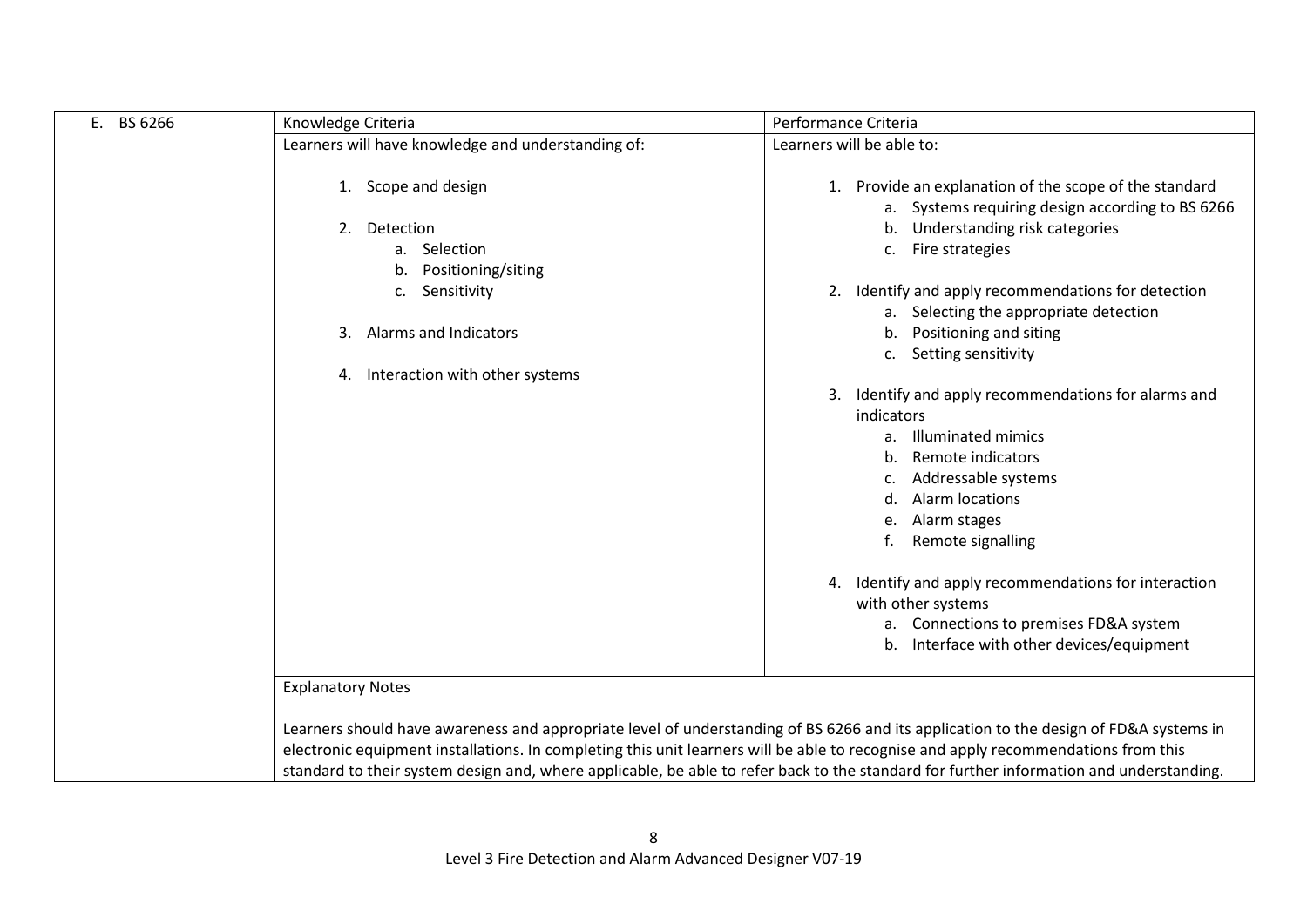| F. BS 7671 | Knowledge Criteria                                                                                                                                                                                                                                                                                                                      | Performance Criteria                                                                                                                                                      |
|------------|-----------------------------------------------------------------------------------------------------------------------------------------------------------------------------------------------------------------------------------------------------------------------------------------------------------------------------------------|---------------------------------------------------------------------------------------------------------------------------------------------------------------------------|
|            | Learners will have knowledge and understanding of:                                                                                                                                                                                                                                                                                      | Learners will be able to:                                                                                                                                                 |
|            | Scope and intent of BS 7671                                                                                                                                                                                                                                                                                                             | Provide a brief overview of the scope and intent of BS 7671                                                                                                               |
|            | Relationship between Codes of Practice for FD&A Systems<br>and the wiring regulations BS 7671                                                                                                                                                                                                                                           | Provide an explanation of the relationship between the<br>wiring regulations and the Codes of Practice for the fire<br>alarm systems, including examples where applicable |
|            | Safe electrical design<br>3.                                                                                                                                                                                                                                                                                                            |                                                                                                                                                                           |
|            | Cable containment<br>4.                                                                                                                                                                                                                                                                                                                 | Identify and apply basic principles of safe electrical design<br>to FD&A system design                                                                                    |
|            | Separation and segregation<br>5.                                                                                                                                                                                                                                                                                                        | a. Within the FD&A system<br>Interfacing FD&A systems to ancillary equipment<br>b.                                                                                        |
|            |                                                                                                                                                                                                                                                                                                                                         | Identify and apply appropriate cable containment<br>4.<br>systems/methods that would be used in FD&A systems                                                              |
|            |                                                                                                                                                                                                                                                                                                                                         | Apply appropriate principles for electrical separation and<br>5.<br>segregation to the FD&A system design                                                                 |
|            | <b>Explanatory Notes</b>                                                                                                                                                                                                                                                                                                                |                                                                                                                                                                           |
|            | All electrical installations will be required to comply with appropriate wiring regulations. In designing a Fire Detection and Alarm (FD&A)<br>System learners will be required to recognise and apply the wiring regulations to their system design, and where appropriate apply the<br>recommendations of other applicable standards. |                                                                                                                                                                           |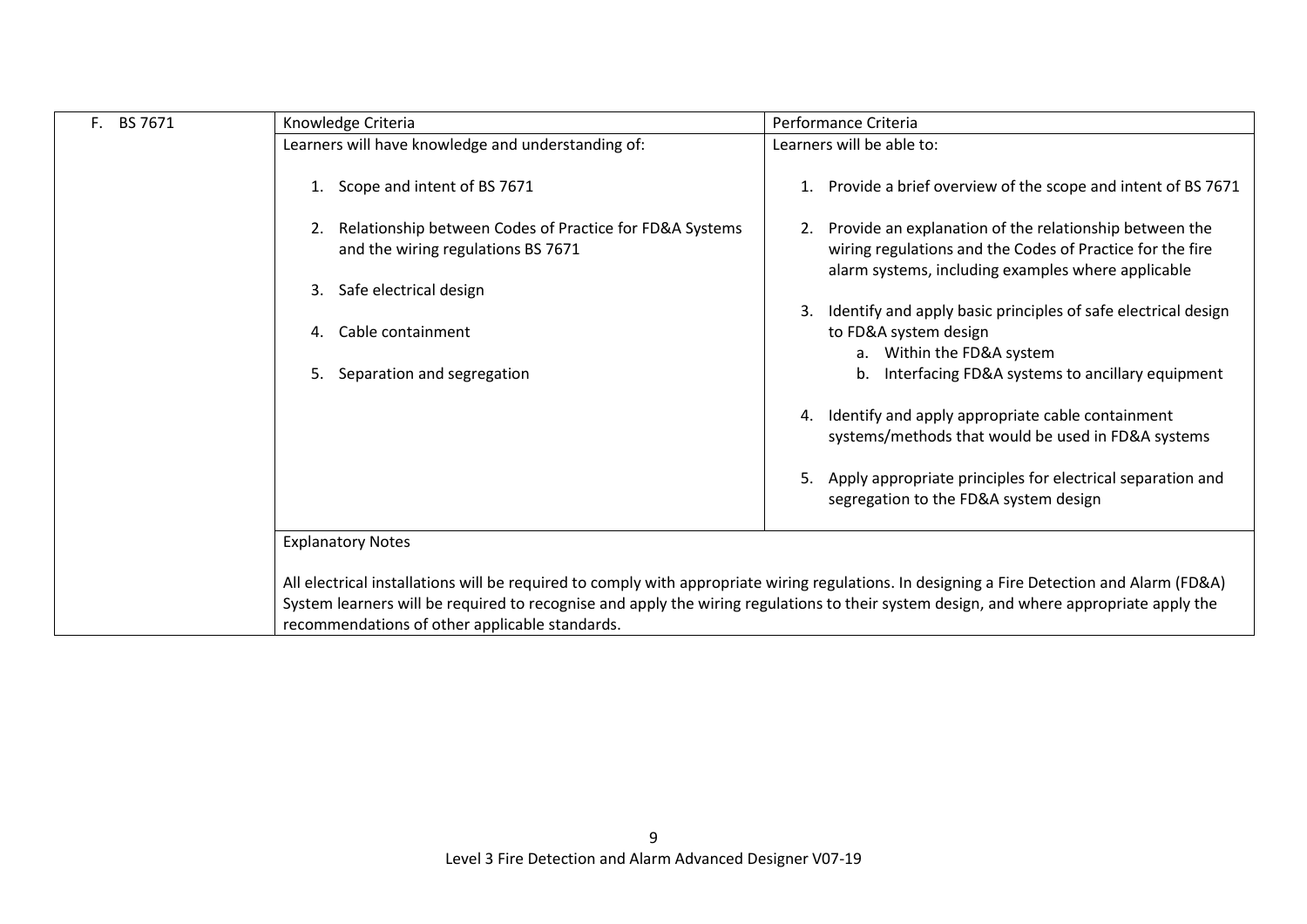| G. Emergency     | Knowledge Criteria                                 | Performance Criteria                                                                                                                                                                                                                                                     |
|------------------|----------------------------------------------------|--------------------------------------------------------------------------------------------------------------------------------------------------------------------------------------------------------------------------------------------------------------------------|
| Lighting/Signage | Learners will have knowledge and understanding of: | Learners will be able to:                                                                                                                                                                                                                                                |
|                  | <b>Emergency Lighting principles</b>               | 1. Provide a brief explanation of emergency lighting principles:<br>a. Identify appropriate regulations, standards and                                                                                                                                                   |
|                  | Emergency Lighting and FD&A systems<br>2.          | guidance<br>b. Types of lighting                                                                                                                                                                                                                                         |
|                  | Signage requirements<br>3.                         | Areas of coverage<br>d. Mode of operation                                                                                                                                                                                                                                |
|                  |                                                    | Explain how FD&A requirements could determine<br>emergency lighting<br>a. Requirements for emergency lighting levels<br>b. Requirements for interlinking to dynamic signage<br>Explain how safety signs relate to FD&A Systems and<br>3.<br>escape routes                |
|                  | <b>Explanatory Notes</b>                           |                                                                                                                                                                                                                                                                          |
|                  | required to comply with fire safety legislation.   | Fire alarm designers should have an understanding of emergency lighting, as FD&A systems and emergency lighting systems can both be                                                                                                                                      |
|                  |                                                    | Learners will be able to demonstrate understanding of the requirements for emergency lighting and safety signage with reference to<br>FD&A systems as applicable, and be able to refer back to appropriate standards and regulations for further information if required |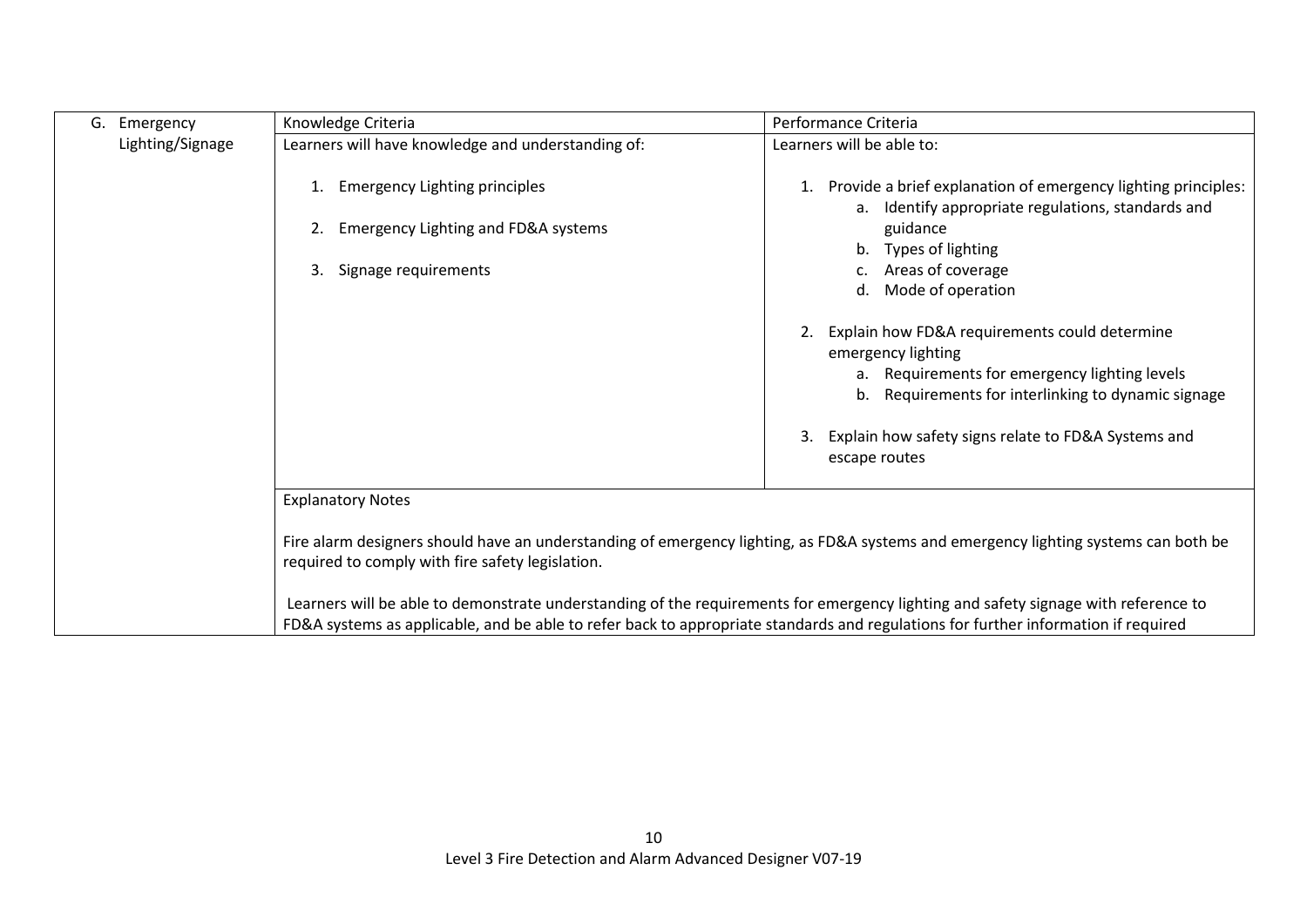| H. BS 9999/BS 9991 | Knowledge Criteria                                                                                                                                                                                                                                                                                                                                                                                                                                                                                   | Performance Criteria                                                                                                                                                                                                                                                                                                |
|--------------------|------------------------------------------------------------------------------------------------------------------------------------------------------------------------------------------------------------------------------------------------------------------------------------------------------------------------------------------------------------------------------------------------------------------------------------------------------------------------------------------------------|---------------------------------------------------------------------------------------------------------------------------------------------------------------------------------------------------------------------------------------------------------------------------------------------------------------------|
|                    | Will have knowledge and understanding of:                                                                                                                                                                                                                                                                                                                                                                                                                                                            | Learners will be able to:                                                                                                                                                                                                                                                                                           |
|                    | Content and principles relating to FD&A<br>1.                                                                                                                                                                                                                                                                                                                                                                                                                                                        | 1. Identify and provide an explanation of the content and<br>principles relating to FD&A systems and how they apply                                                                                                                                                                                                 |
|                    | Fire safety principles<br>2.                                                                                                                                                                                                                                                                                                                                                                                                                                                                         |                                                                                                                                                                                                                                                                                                                     |
|                    | 3.<br><b>Escape routes</b>                                                                                                                                                                                                                                                                                                                                                                                                                                                                           | 2. Identify and provide an explanation of the principles of fire<br>safety in buildings (e.g. Warning and escape, controlling<br>spread of smoke and flame)                                                                                                                                                         |
|                    | Compartmentation<br>4.                                                                                                                                                                                                                                                                                                                                                                                                                                                                               |                                                                                                                                                                                                                                                                                                                     |
|                    |                                                                                                                                                                                                                                                                                                                                                                                                                                                                                                      | Identify and describe the the principles used to design<br>3.<br>escape routes, make recommendations for actions<br>necessary to provide applicable levels of FD&A coverage<br>(e.g. Size of escape route with respect to the occupancy of<br>the building, the length of corridors between fire doors,<br>refuges) |
|                    |                                                                                                                                                                                                                                                                                                                                                                                                                                                                                                      | Describe what is meant by compartmentation and the<br>4.<br>implications compartmentation of a building will have on<br>FD&A design                                                                                                                                                                                 |
|                    | <b>Explanatory Notes</b>                                                                                                                                                                                                                                                                                                                                                                                                                                                                             |                                                                                                                                                                                                                                                                                                                     |
|                    | warning of fire so as to give the maximum time for building occupants to escape to a safer place. There is always a compromise with<br>respect to the use of the building, the size of the escape routes, the compartmentation designed into the building and the time provided<br>by the fire detection and alarm system. Therefore, a fire alarm designer should be aware of the other techniques that are used to reduce<br>risk so that other effective and compliant solutions may be proposed. | Buildings are designed to reduce the risk of rapid spread of fire. Fire detection and alarm systems are designed to give the earliest possible                                                                                                                                                                      |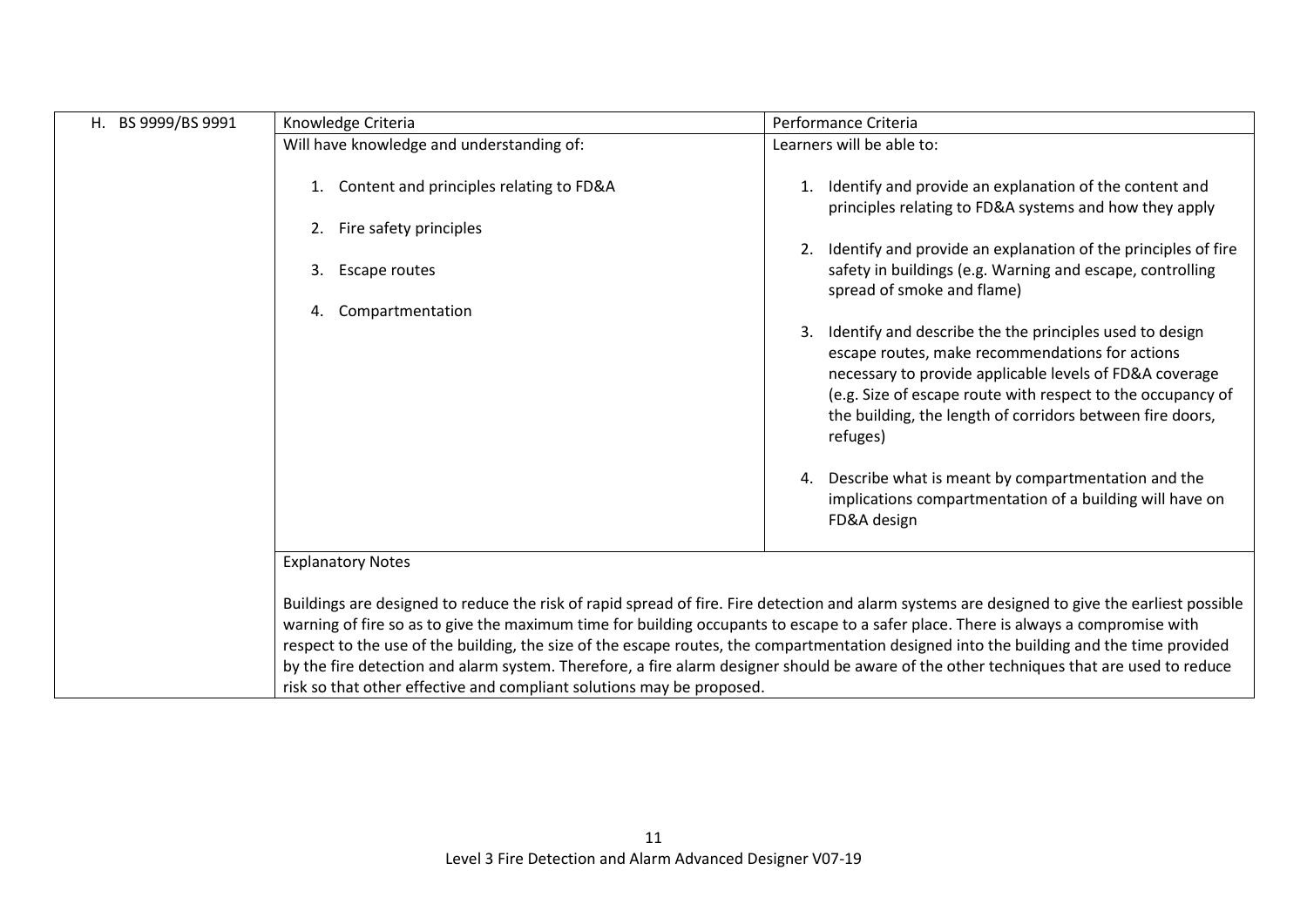| <b>BS EN 12845</b> | Knowledge Criteria                                                                                                                          | Performance Criteria                                                           |
|--------------------|---------------------------------------------------------------------------------------------------------------------------------------------|--------------------------------------------------------------------------------|
|                    | Will have knowledge and understanding of:                                                                                                   | Learners will be able to:                                                      |
|                    | Types of Automatic sprinkler systems<br>Interfacing with Fire Detection and Alarm Systems                                                   | Identify and provide an explanation of types of automatic<br>sprinkler systems |
|                    | a. Types of interface                                                                                                                       | Identify and provide a description of interfaces including                     |
|                    | <b>Cause and Effect</b><br>b.                                                                                                               | the requirements for interfacing between FD&A and                              |
|                    | Monitoring and indication<br>c.                                                                                                             | Sprinkler systems                                                              |
|                    |                                                                                                                                             | a. Type of interface<br>Describe and apply appropriate cause and effect        |
|                    |                                                                                                                                             | c. Identify and provide an explanation of                                      |
|                    |                                                                                                                                             | requirements for monitoring and indication                                     |
|                    | <b>Explanatory Notes</b>                                                                                                                    |                                                                                |
|                    | The standards describe separate systems for fire detection and alarm and sprinklers. It is therefore essential that the fire alarm designer |                                                                                |
|                    | understands sprinkler systems and their interface to FD&A systems.                                                                          |                                                                                |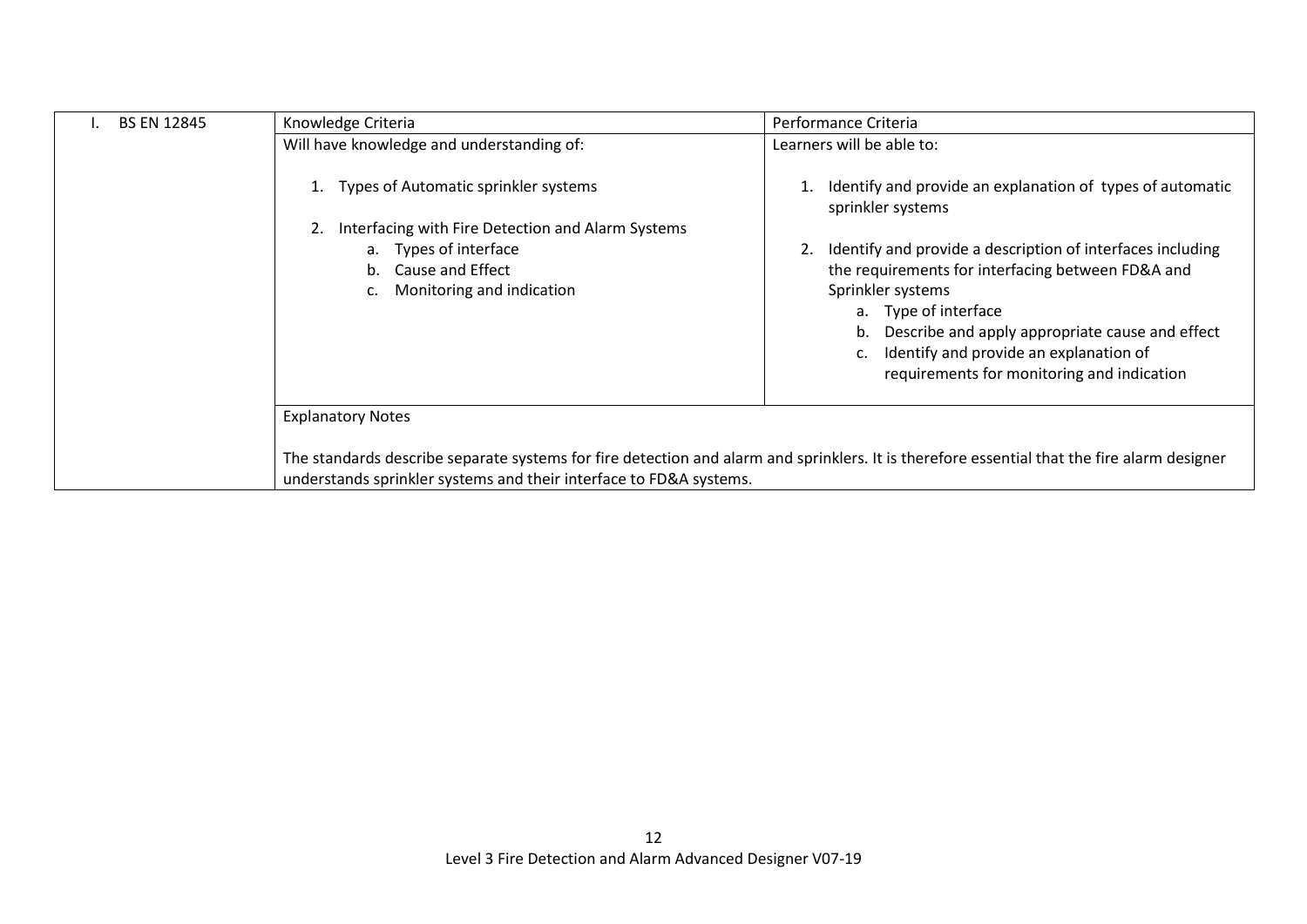| I. BS 7974                                                                                                                                                                                                                                                                | Knowledge Criteria                                                                                                                       | Performance Criteria                                                          |
|---------------------------------------------------------------------------------------------------------------------------------------------------------------------------------------------------------------------------------------------------------------------------|------------------------------------------------------------------------------------------------------------------------------------------|-------------------------------------------------------------------------------|
|                                                                                                                                                                                                                                                                           | Will have knowledge and understanding of:                                                                                                | Learners will be able to:                                                     |
|                                                                                                                                                                                                                                                                           | The aims and scope applicable to FD&A                                                                                                    | Provide an overview of the framework as applicable to FD&A                    |
|                                                                                                                                                                                                                                                                           | Relationship with BS 5839                                                                                                                | Provide an explanation of the relationship between this and<br><b>BS 5839</b> |
|                                                                                                                                                                                                                                                                           | <b>Explanatory Notes</b>                                                                                                                 |                                                                               |
|                                                                                                                                                                                                                                                                           | Prescriptive standards and fire safety engineering are two alternative approaches to fire safety that can be used either in isolation or |                                                                               |
| together to reduce risk and provide a a cost-effective solution. Learners will require an awareness of alternative approaches so that they<br>are appropriately prepared for such alternative approaches, and can recognise where further education/research is required. |                                                                                                                                          |                                                                               |
|                                                                                                                                                                                                                                                                           |                                                                                                                                          |                                                                               |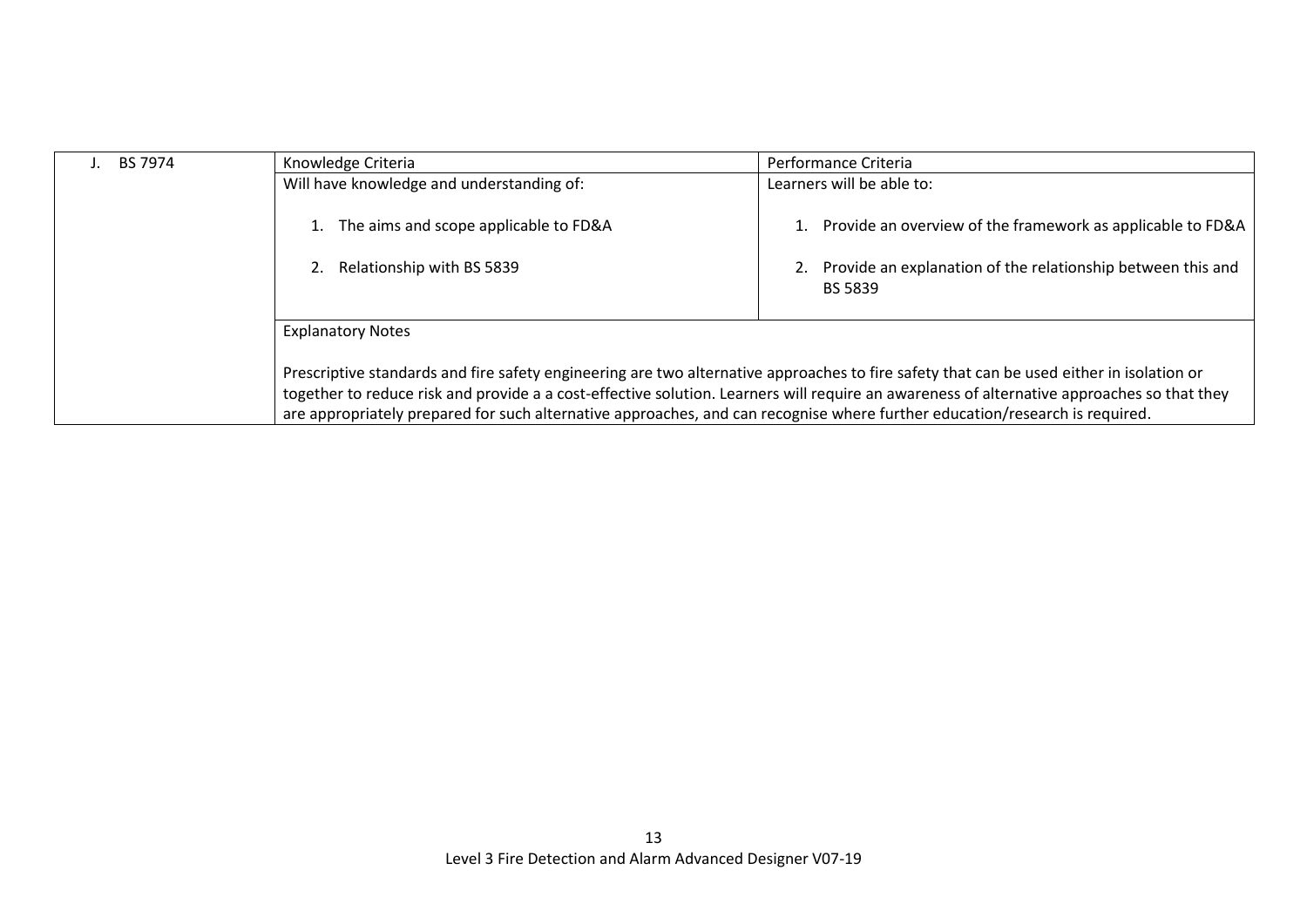| K. Interpreting | Knowledge Criteria                                                                | Performance Criteria                                                                                                                       |
|-----------------|-----------------------------------------------------------------------------------|--------------------------------------------------------------------------------------------------------------------------------------------|
| customer        | Will have knowledge and understanding of:                                         | Learners will be able to:                                                                                                                  |
| specifications  |                                                                                   |                                                                                                                                            |
|                 | Scope of contract/specification<br>1.                                             | Understand, extract and apply appropriate information from<br>1.                                                                           |
|                 | a. Detection                                                                      | the scope of contract and/or system specification                                                                                          |
|                 | Alarm<br>b.                                                                       |                                                                                                                                            |
|                 | Extinguishing                                                                     | 2. Understand, extract and apply appropriate information from                                                                              |
|                 | Passive protection<br>d.                                                          | the fire strategy                                                                                                                          |
|                 | <b>Communication with Fire and Rescue Services</b>                                |                                                                                                                                            |
|                 | (FRS)<br>f.<br>Drawings                                                           | Understand, extract and apply appropriate information from<br>3.<br>a Fire Risk Assessment                                                 |
|                 |                                                                                   |                                                                                                                                            |
|                 | <b>Fire Strategy</b><br>2.                                                        | From the documents supplied identify and confirm system<br>4.                                                                              |
|                 |                                                                                   | category according to:                                                                                                                     |
|                 | Interpreting Fire Risk Assessment<br>3.                                           | a. Protection of life and/or protection of property                                                                                        |
|                 |                                                                                   | b. Appropriate level of coverage according to risk                                                                                         |
|                 | Confirming system category<br>4.                                                  |                                                                                                                                            |
|                 |                                                                                   |                                                                                                                                            |
|                 | <b>Explanatory Notes</b>                                                          |                                                                                                                                            |
|                 |                                                                                   |                                                                                                                                            |
|                 |                                                                                   | The starting point of any fire detection and alarm system design is establishing the needs of the customer. The customer is often unaware  |
|                 |                                                                                   | of all of the issues, risks and solutions that can be used, so the designer may need to interpret the requirements from various sources to |
|                 | provide a proposal that shows how the system meets the objectives of the customer |                                                                                                                                            |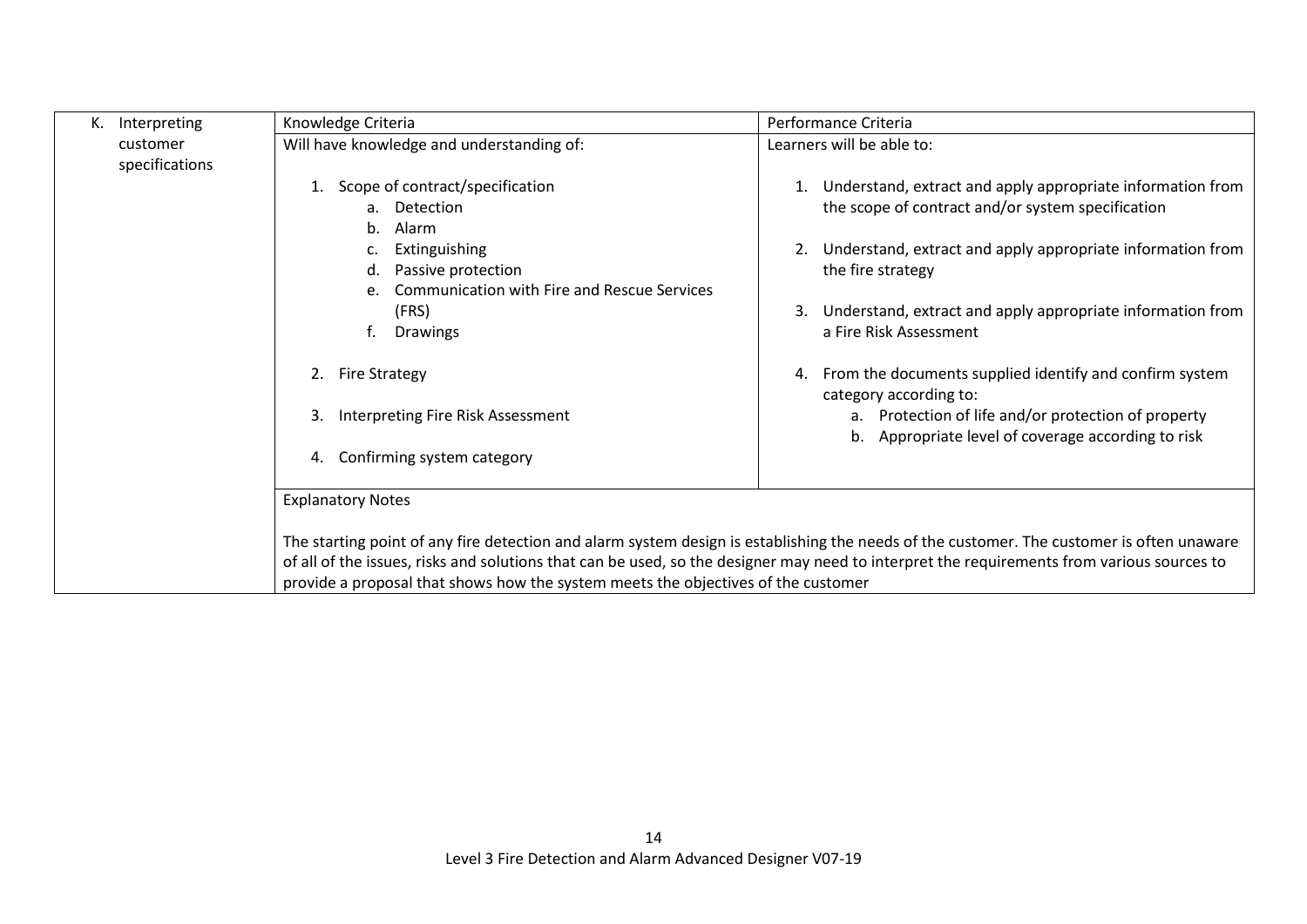| <b>Selecting System</b> | Knowledge Criteria                                                                                                           | Performance Criteria                                                                                                                                                                |
|-------------------------|------------------------------------------------------------------------------------------------------------------------------|-------------------------------------------------------------------------------------------------------------------------------------------------------------------------------------|
| Type/System design      | Will have knowledge and understanding of:                                                                                    | Learners will be able to:                                                                                                                                                           |
|                         | 1. Wired, Radio or Hybrid systems<br>Non addressable or Addressable<br>2.<br>a. Analogue/Digital<br>b. Conventional/Two wire | 1. Recognise and apply solutions (with advantages and<br>disadvantages) for wired, radio and/or Hybrid systems<br>according to:<br>a. Customer needs<br>b. Building characteristics |
|                         | c. Open/Closed protocol                                                                                                      |                                                                                                                                                                                     |
|                         | Central or distributed CIE<br>3.                                                                                             | 2. Recognise and apply solutions (with advantages and<br>disadvantages) for non-addressable or addressable systems<br>according to:                                                 |
|                         | <b>Remote Services</b><br>4.                                                                                                 | a. Customer needs                                                                                                                                                                   |
|                         | a. Fire and Rescue Service                                                                                                   | b. System characteristics                                                                                                                                                           |
|                         | Other remote services<br>b.                                                                                                  | c. BS 5839 recommendations                                                                                                                                                          |
|                         | Multiple entrances<br>5.                                                                                                     | Identify and apply solutions using central or distributed CIE<br>3.                                                                                                                 |
|                         | 6.<br>Cable                                                                                                                  | 4. Identify and apply solutions for remote services according                                                                                                                       |
|                         | a. Cable type                                                                                                                | to:                                                                                                                                                                                 |
|                         | <b>Electrical Characteristics</b><br>b.                                                                                      | a. Communication requirements                                                                                                                                                       |
|                         |                                                                                                                              | i. Fire and Rescue Service                                                                                                                                                          |
|                         | Secondary power supply calculation<br>7.                                                                                     | ii. Other remote services                                                                                                                                                           |
|                         |                                                                                                                              | b. Equipment selection                                                                                                                                                              |
|                         | <b>Environmental considerations</b><br>8.                                                                                    |                                                                                                                                                                                     |
|                         | Electro Magnetic Interference<br>а.<br>IP ratings<br>b.<br>Hazard mitigation                                                 | 5. Identify and apply solutions using Control and Indicating<br>Equipment (CIE) when buildings have more than one<br>entrance that could be used by the fire and rescue service     |
|                         | Surge Protection Device (SPD)<br>d.                                                                                          |                                                                                                                                                                                     |
|                         |                                                                                                                              | Identify and apply the appropriate cables for the fire alarm<br>6.                                                                                                                  |
|                         | 9. System integrity                                                                                                          | system                                                                                                                                                                              |
|                         |                                                                                                                              | select with the relative advantages and<br>a.                                                                                                                                       |
|                         | 10. Speed of response (e.g. 3 seconds to a MCP)                                                                              | disadvantages cable type                                                                                                                                                            |

 $\mathbf{I}$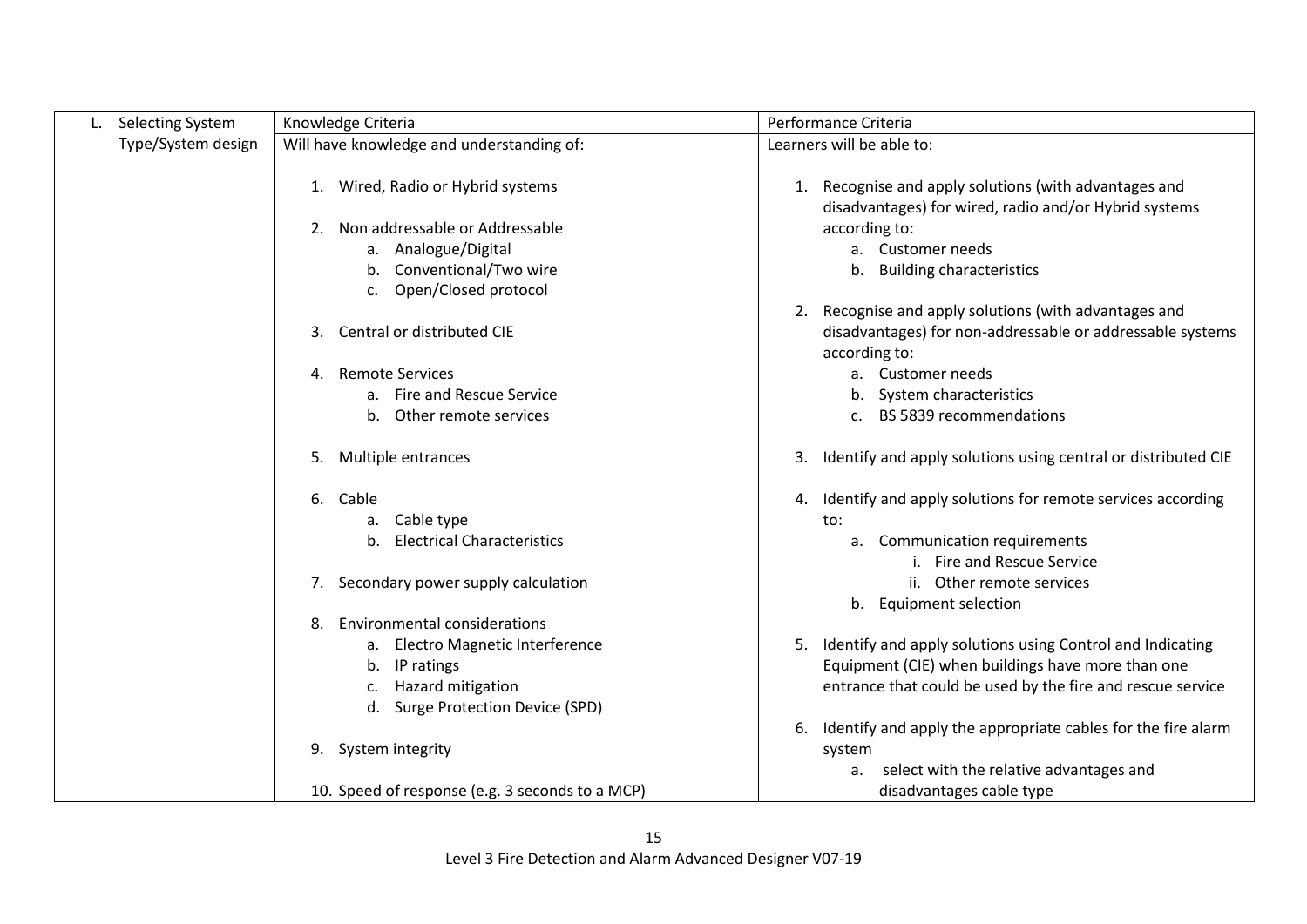|                                                  | Fire resistance                                                                                                                                                                                                                                                                                               |
|--------------------------------------------------|---------------------------------------------------------------------------------------------------------------------------------------------------------------------------------------------------------------------------------------------------------------------------------------------------------------|
| 11. Detection                                    | ii. Mechanical protection                                                                                                                                                                                                                                                                                     |
| a. Technology                                    | iii. Application                                                                                                                                                                                                                                                                                              |
| b. Detection types (e.g. Point, beam, Aspirating | b. Calculate and assess the cable characteristics of an                                                                                                                                                                                                                                                       |
| detection)                                       | FD&A system to allow correct operation according                                                                                                                                                                                                                                                              |
| Avoiding unwanted alarms<br>c.                   | to:                                                                                                                                                                                                                                                                                                           |
|                                                  | i.<br>Circuit type                                                                                                                                                                                                                                                                                            |
| 12. Ancillary Equipment and Systems (AES)        | <b>Circuit loading</b>                                                                                                                                                                                                                                                                                        |
|                                                  | iii.<br>Volt drop                                                                                                                                                                                                                                                                                             |
| 13. Cause and Effect                             | iv. Manufacturer's specification                                                                                                                                                                                                                                                                              |
| 14. Coincidence Detection                        | Identify and apply requirements for secondary power<br>7.<br>supplies                                                                                                                                                                                                                                         |
|                                                  | a. Identify and apply appropriate standby periods<br>b. Identify and apply appropriate alarm time period<br>Demonstrate the use of the formula that should be<br>$\mathsf{C}$ .<br>used for calculating the power supply requirements<br>for a fire alarm system and make recommendations<br>for power supply |
|                                                  | Identify environmental factors effecting system design and<br>8.<br>make recommendations to limit or mitigate their effects                                                                                                                                                                                   |
|                                                  | Understand what is meant by system integrity, identify<br>9.                                                                                                                                                                                                                                                  |
|                                                  | potential issues arising and apply measures that should be<br>considered during the fire alarm design                                                                                                                                                                                                         |
|                                                  | 10. Understand the speed of response from an activation to<br>evcuation, where recommendations can be relaxed and<br>apply appropriate measures to allow or mitigate factors<br>effecting.                                                                                                                    |
|                                                  | 11. Identify and apply requirements for detection according to:<br>a. Fire risk/objective                                                                                                                                                                                                                     |

 $\mathbf{I}$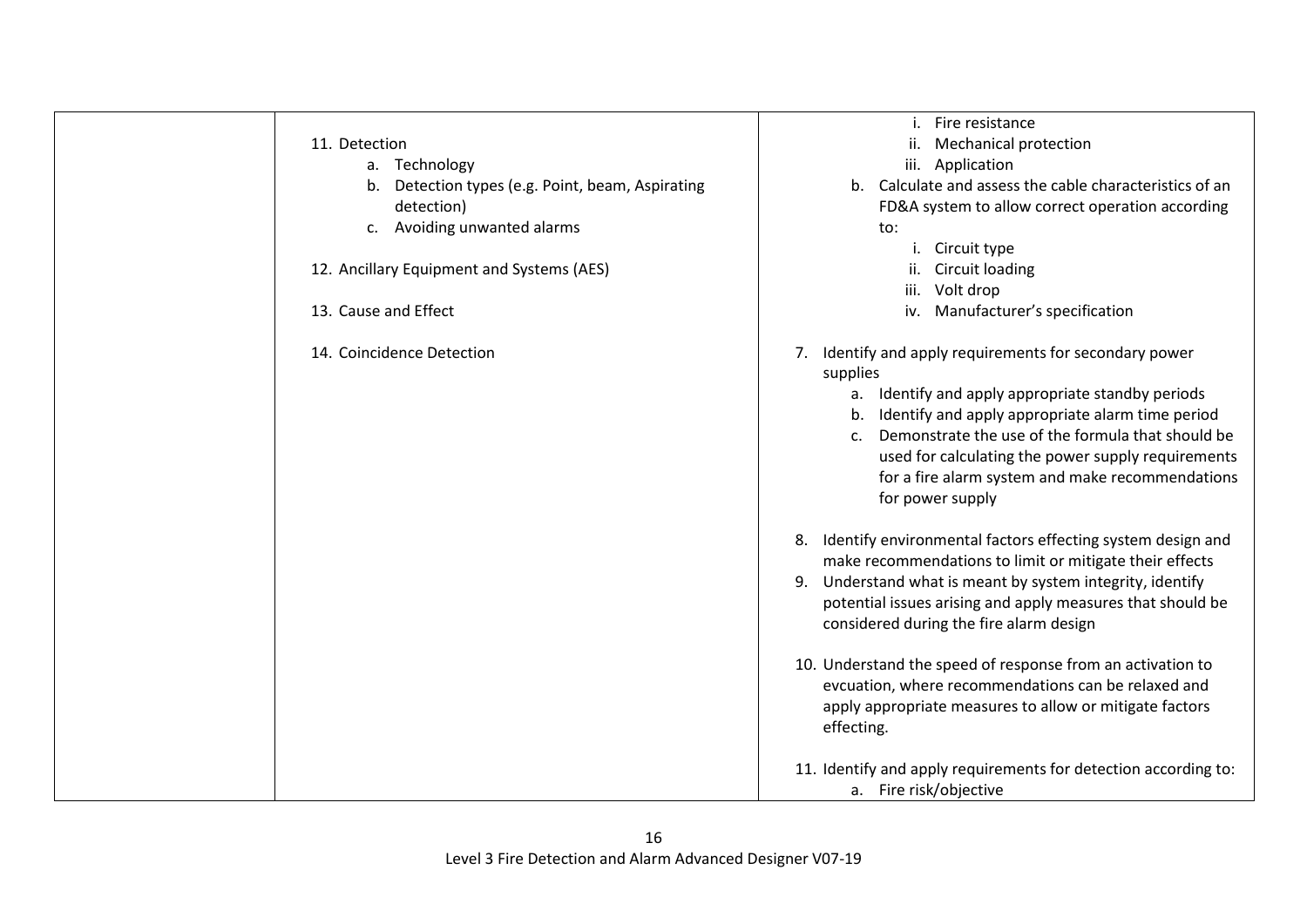|                                                                                                                                                    | b. Physical space                                              |
|----------------------------------------------------------------------------------------------------------------------------------------------------|----------------------------------------------------------------|
|                                                                                                                                                    | Environment                                                    |
|                                                                                                                                                    | Processes<br>d.                                                |
|                                                                                                                                                    | Maintenance<br>e                                               |
|                                                                                                                                                    | Management                                                     |
|                                                                                                                                                    |                                                                |
|                                                                                                                                                    | 12. Identify ancillary equipment requiring interfacing to FD&A |
|                                                                                                                                                    | systems and apply appropriate methods for activation and       |
|                                                                                                                                                    | feedback                                                       |
|                                                                                                                                                    |                                                                |
|                                                                                                                                                    | 13. Identify requirements for Cause and Effect and apply       |
|                                                                                                                                                    | recommendations to achieve:                                    |
|                                                                                                                                                    | a. Evacuation strategies                                       |
|                                                                                                                                                    | b. Shut down of ancillary services                             |
|                                                                                                                                                    | c. Specifying/detailing                                        |
|                                                                                                                                                    | d. g Cause and Effect                                          |
|                                                                                                                                                    |                                                                |
|                                                                                                                                                    | 14. Identify the need for different types of coincidence       |
|                                                                                                                                                    | detection and apply appropriate methods in system design       |
|                                                                                                                                                    |                                                                |
| <b>Explanatory Notes</b>                                                                                                                           |                                                                |
| The fire alarm designer is the link between the requirements of the customer and the fire alarm system. Selection of equipment,                    |                                                                |
| interfacing, integration, reliability, maintenance and ease of use will all be affected by the system design, so it is essential that the designer |                                                                |
| has a broad and a detailed knowledge of the standards and the equipment that s specified.                                                          |                                                                |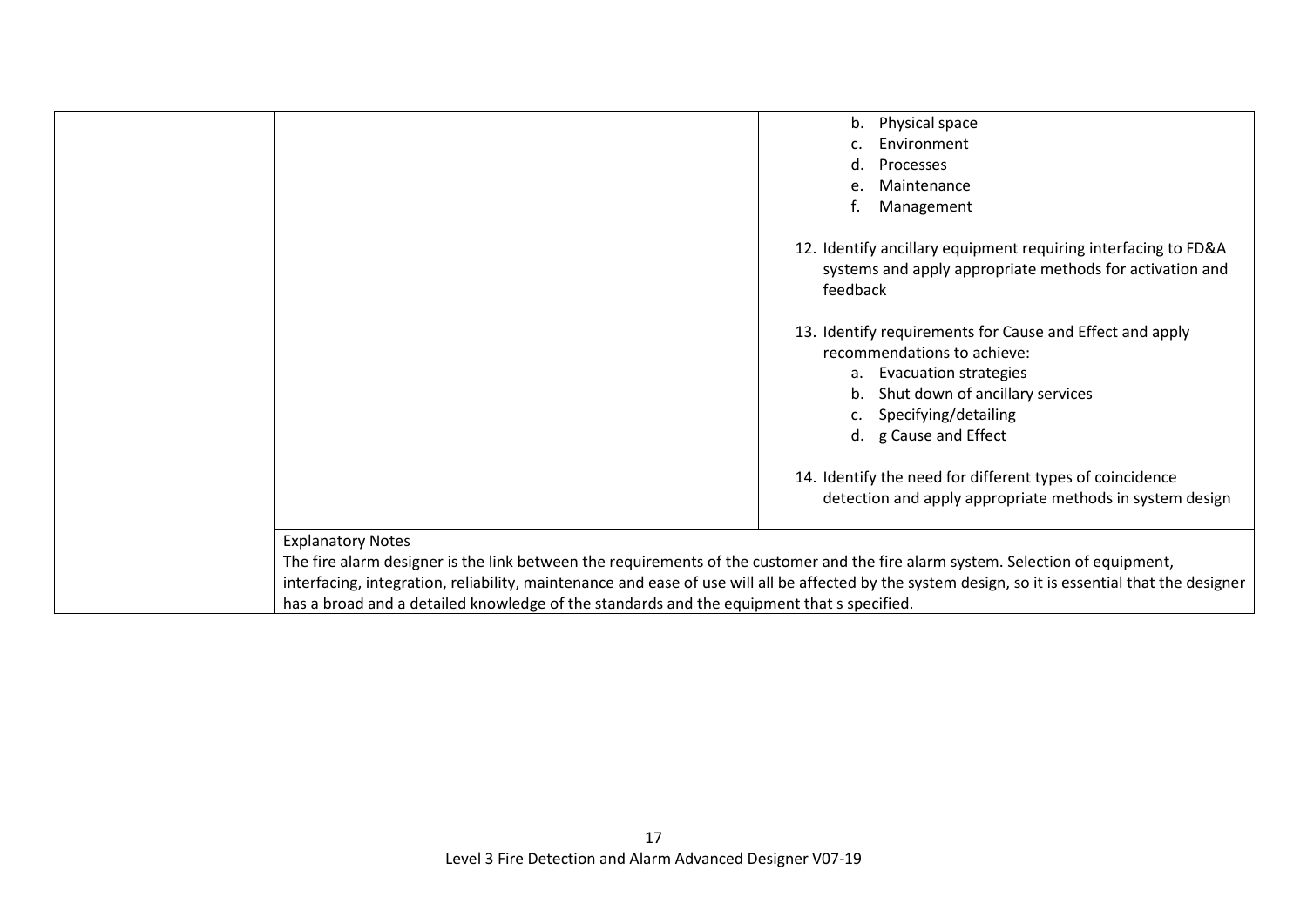| M. Communication,   | Knowledge Criteria                                          | Performance Criteria                                                                                                                        |
|---------------------|-------------------------------------------------------------|---------------------------------------------------------------------------------------------------------------------------------------------|
| Liaising with third | Will have knowledge and understanding of:                   | Learners will be able to:                                                                                                                   |
| parties and         |                                                             |                                                                                                                                             |
| Documentation       | 1. Roles                                                    | 1. Recognise and understand the roles of stakeholders that                                                                                  |
|                     | Customer<br>a.<br>Installer<br>b.                           | may influence or be affected by system design, applying<br>appropriate methods of communication for each                                    |
|                     | Specifier/Architect                                         |                                                                                                                                             |
|                     | Fire Risk Assessor<br>$d_{\cdot}$                           | 2. Produce a design specification in accordance with details                                                                                |
|                     | Supplier<br>e.                                              | provided                                                                                                                                    |
|                     | Insurer                                                     |                                                                                                                                             |
|                     | Fire and Rescue Service/Legislator<br>Project Manager<br>h. | Produce a design certificate in accordance with details and<br>3.<br>specification provided                                                 |
|                     | <b>Design Specification</b><br>2.                           |                                                                                                                                             |
|                     | Design Certificate<br>3.                                    | 4. Provide system calculations for power consumption, PSU                                                                                   |
|                     | System calculations<br>4.                                   | ratings, cable type                                                                                                                         |
|                     | 5.<br>Annex E                                               |                                                                                                                                             |
|                     | Variations<br>6.                                            | Provide an appropriate detector selection document<br>5.                                                                                    |
|                     |                                                             | Provide appropriate documentation for agreed variations<br>6.                                                                               |
|                     | <b>Explanatory Notes</b>                                    |                                                                                                                                             |
|                     |                                                             | Effective communication is essential for the system designer if the provision of the fire alarm system is to proceed smoothly. The designer |
|                     | is responsible for documentation.                           |                                                                                                                                             |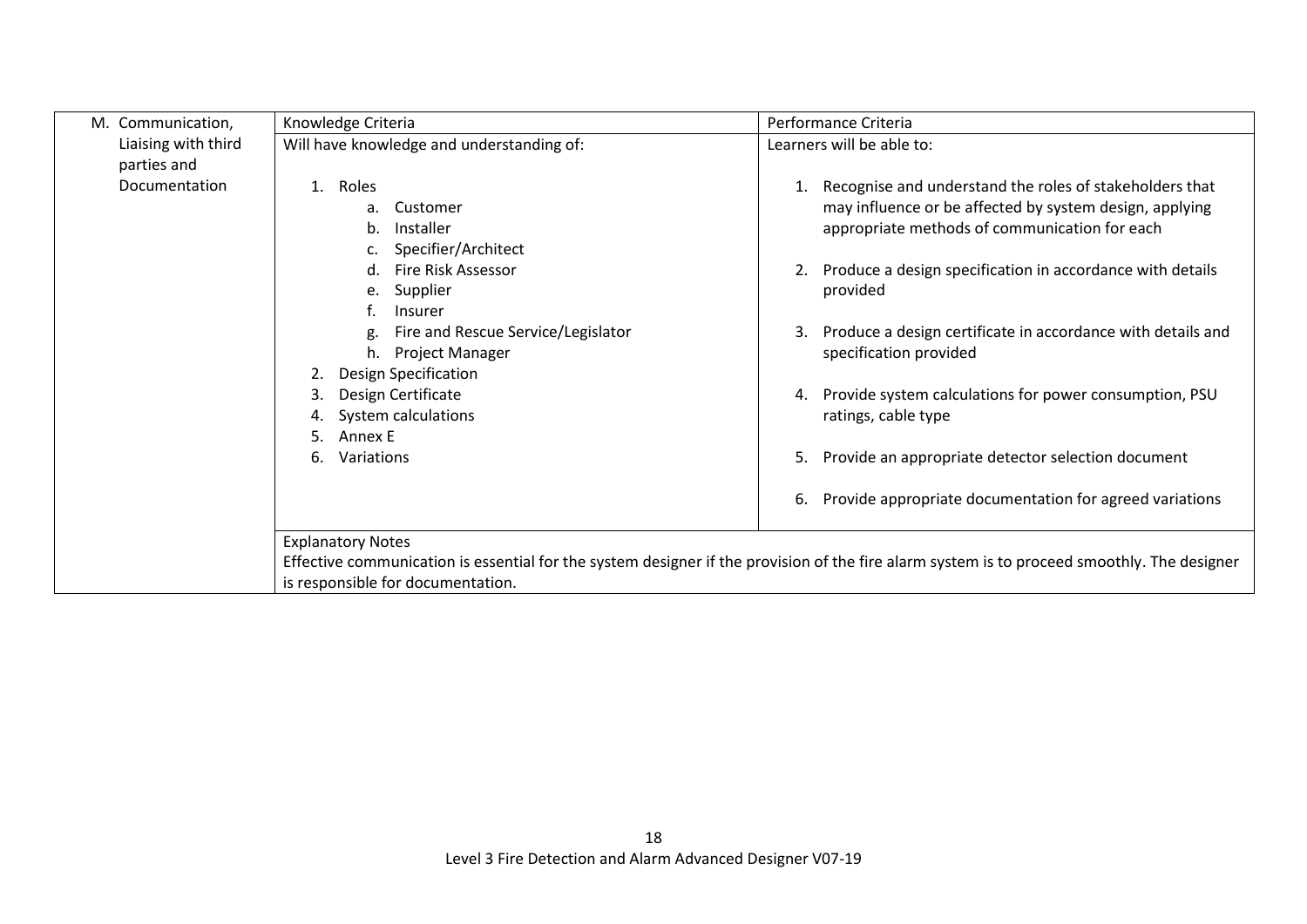| <b>Advanced System</b><br>N. | Knowledge Criteria                                                                                                                                                                                                                                                                                      | Performance Criteria                                                                                                                                                              |
|------------------------------|---------------------------------------------------------------------------------------------------------------------------------------------------------------------------------------------------------------------------------------------------------------------------------------------------------|-----------------------------------------------------------------------------------------------------------------------------------------------------------------------------------|
| Design Principles            | Will have knowledge and understanding of:                                                                                                                                                                                                                                                               | Learners will be able to:                                                                                                                                                         |
|                              | Complex applications<br>a. Types of premises, e.g. shopping centres, transport<br>hubs, hospitals<br>Multi-building sites<br>b.                                                                                                                                                                         | Understand and apply any special considerations when<br>designing fire alarm systems for complex applications<br>Identify and apply special considerations for hazardous<br>areas |
|                              | Hazardous areas                                                                                                                                                                                                                                                                                         |                                                                                                                                                                                   |
|                              | <b>Explanatory Notes</b><br>Fire alarm system designers need to be aware of potential reliability and hazardous situations that could be experienced in the provision<br>of a fire alarm system and how these risks can be reduced or avoided by specifying the appropriate equipment and system design |                                                                                                                                                                                   |